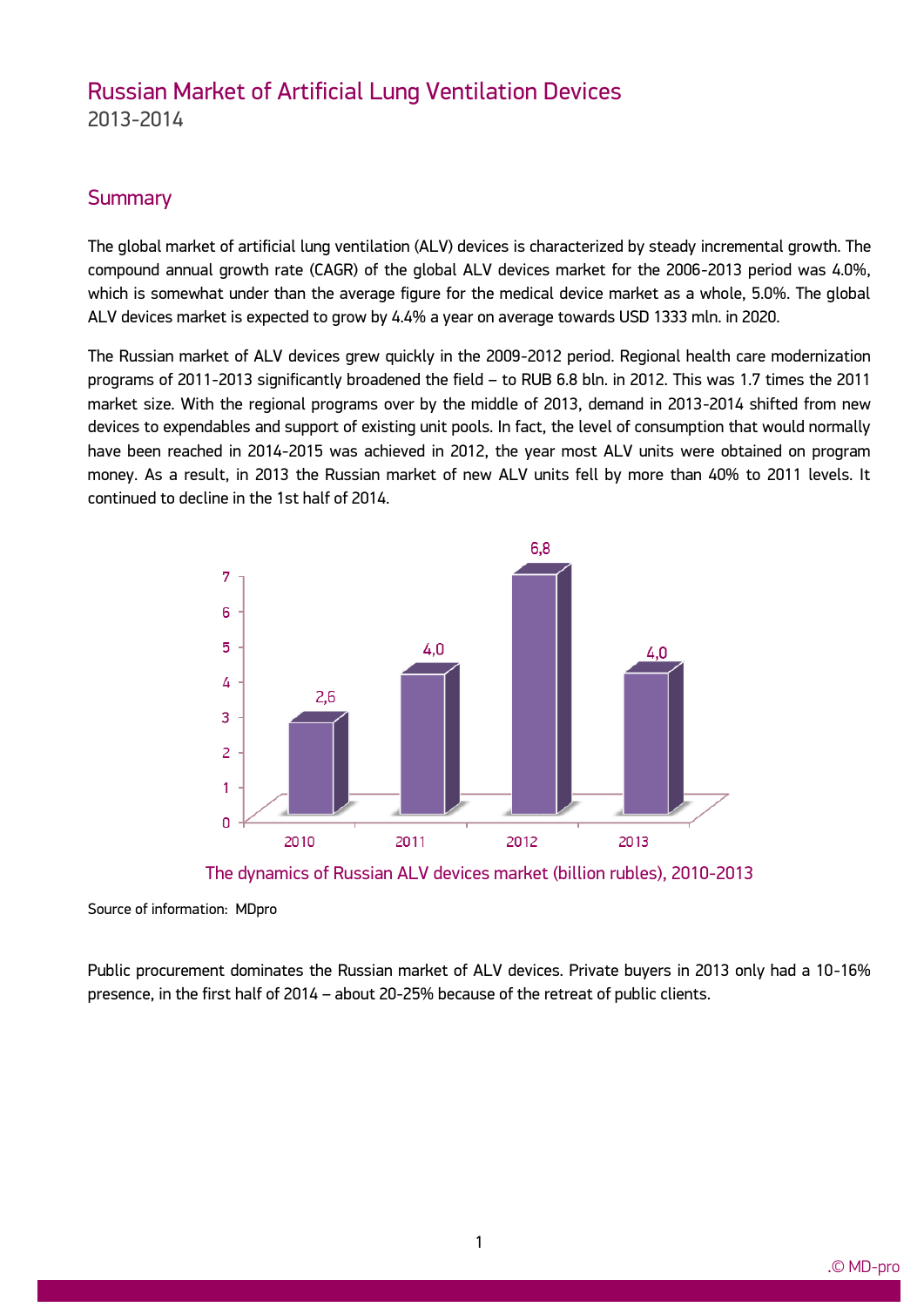### Report Description

ww.mdecker.com

**Report scope.** The report provides full information about the Russian ALV devices market in 2013 – the 1st half of 2014 and general background information on the global ALV devices market. It also contains a forecast of the Russian ALV devices market development till 2018.

**The total number of pages** – 68.

#### **Report includes the following parts:**

**"Study methodology"** section includes a list of information resources, which were used while preparing the report. It also contains description of ALV devices under study.

**"Introduction"** section clarifies the structure of the report. Attention is drawn to the absence of one generally accepted classification of ALV devices. MDpro's own classification of ALV devices is given.

**The first part of the report** *("Russian medical device market in 2013-2018")* encompasses the most important characteristics of the Russian medical device market. It contains information about its dynamics and structure, public procurement and import-export operations. The most important Russian medical device market trends and significant factors, determining its current state, are outlined. This part also includes a forecast of the Russian medical device market development until 2018. Based on the analysis of drivers and barriers for the market growth, two possible scenarios of market development are presented.

**The second part** *("The global and Russian markets of ALV devices in 2011-2014")* provides information about the dynamics and structure of the global respiratory care devices market and ALV devices market as its subsegment. It also includes data on the main market players and the biggest MQA deals between companies operating on the global ALV devices market. Finally, key characteristics of Russian ALV devices market are outlined.

**The third part** *("Sales of ALV devices by manufacturer")* includes a list of the world's largest manufacturers of ALV devices in the following breakdown: "Manufacturer – Trademarks of ALV devices – Images of ALV devices"). MDpro's classification of ALV devices, presented on the Russian public procurement market, is provided. Additionally, this section contains data on sales of different ALV devices' manufacturers operating in Russia.

**The fourth part** *("Imports and exports of ALV devices")* encompasses data on import-export operations of ALV devices. Import information includes annual and quarterly dynamics of imports, the structure of imports by manufacturing countries and companies. Besides, Top-20 recipients of imported ALV devices at customs are named. Finally, it includes a list of the largest recipients of ALV devices by leading manufacturers at customs. Export information contains annual dynamics of ALV devices exports and information about industry leaders.

**The fifth part** *("Public procurement of ALV devices")* is dedicated to the results of ALV devices public procurement analysis. It includes data on the dynamics and structure of public procurement of ALV devices and the most important trends in this area. The largest purchasers of ALV devices in monetary and physical terms are presented. A list of public healthcare institutions, which purchased the most expensive ALV devices, is shown. It also contains a list of the biggest suppliers of ALV devices under government contracts in monetary and physical terms. Moreover, this section provides information about Russian regions, which are the leaders in ALV devices public procurement purchasing.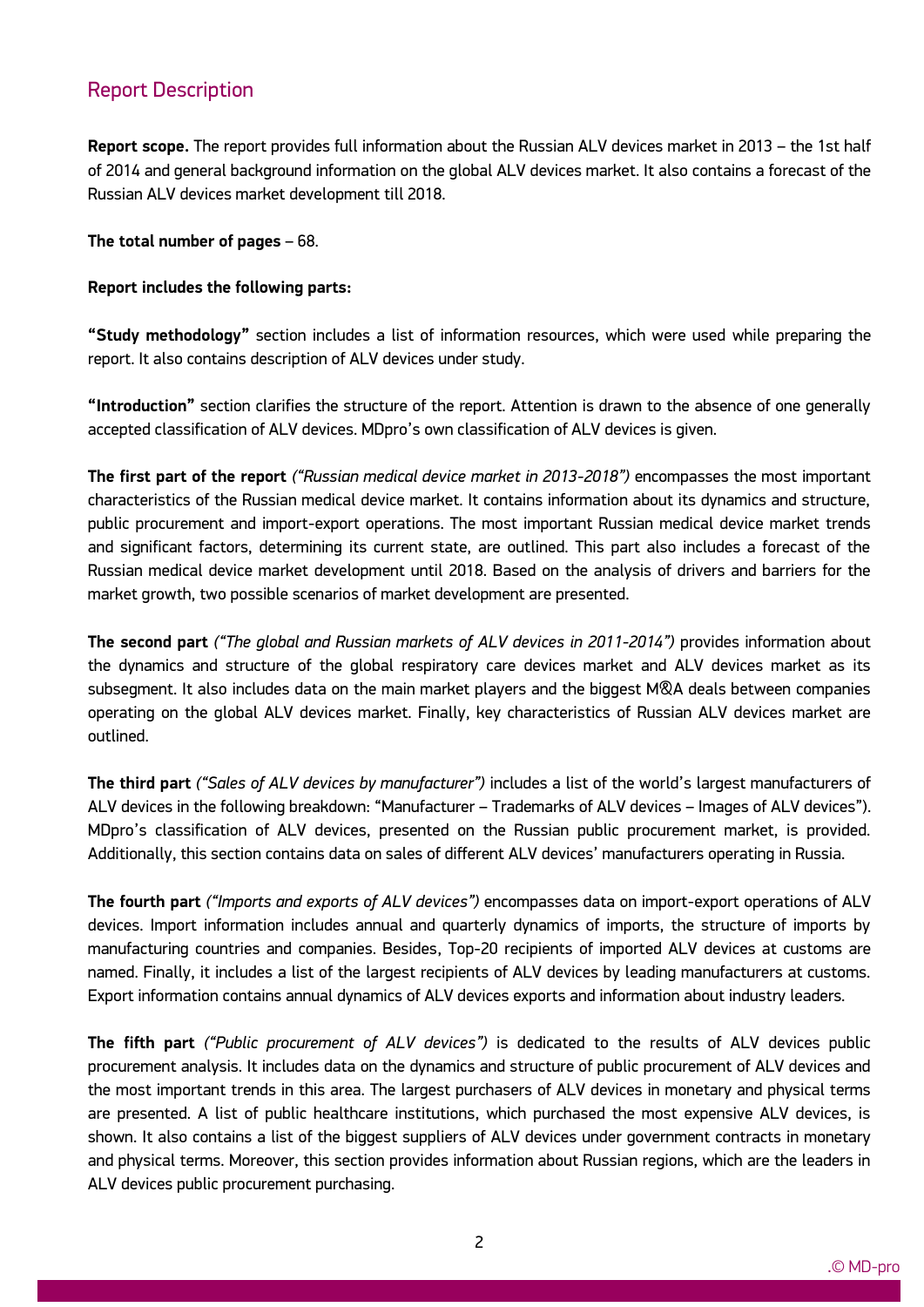**The sixth part** *("ALV devices sales review")* is a price review of ALV devices purchased under government contracts. The dynamics of prices of different ALV devices (incl. federal district breakdown) and average prices are shown. Besides, minimum, maximum and weighted average prices of Top-15 ALV devices purchased under government contracts are provided.

**The seventh part** *("Forecast of the Russian market of ALV devices to 2018")* dedicated to an overlook of the future perspectives of Russian ALV market. Based on the analysis of drivers and barriers for the market growth, two scenarios for market development are presented.

**The eighth part** *("Reference: ALV device usage and application statistics")* is designed to provide information about essential aspects of ALV devices circulation in Russia: Russian medical devices legislation, fields of application, indications for use, ALV devices equipment hospital standards, etc.

**The ninth part** *("Business environment in Russia")* provides a practical guide to what is necessary for achieving compliance with Russia's regulatory requirements. It also describes Russian policies on health care system and medical device market development.

# Sources of Information

To conduct the research study three types of data were used:

- $\checkmark$  Data on public procurement of medical devices, which are gathered by MDpro specialists from an official public procurement website [\(www.zakupki.gov.ru\)](http://www.zakupki.gov.ru/) on a monthly basis
- $\checkmark$  Data on export-import operations, which are formed by MDpro specialists from customs statistics on a monthly basis
- $\checkmark$  Open information sources:
	- Russian healthcare statistics:
	- Publications of international market research agencies;
	- Companies' reports;
	- News, etc.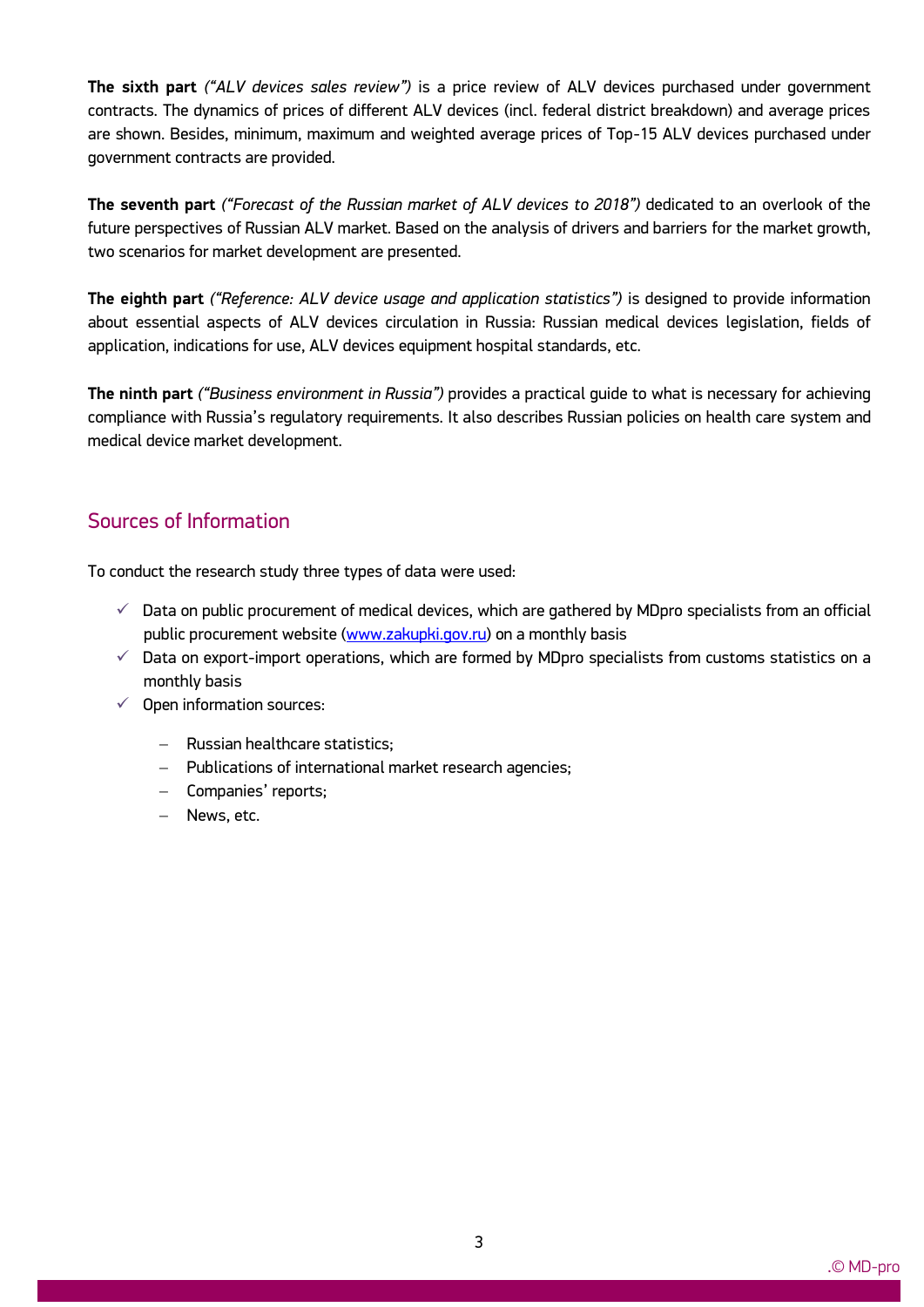### **Contents**

#### STUDY METHODOLOGY

#### **INTRODUCTION**

- 1. RUSSIAN MEDICAL DEVICE MARKET IN 2013-2018
- 2. THE GLOBAL AND RUSSIAN MARKETS OF ALV DEVICES IN 2011-2014
- 3. SALES OF ALV DEVICES BY MANUFACTURER
- 3.1. Types of ALV devices
- 3.2. Classification of ALV devices for analysis
- 3.3. Best-selling ALV devices models on the Russian market
- 4. IMPORTS AND EXPORTS OF ALV DEVICES
- 4.1. Imports of ALV devices
- 4.2. Exports of ALV devices
- 5. PUBLIC PROCUREMENT OF ALV DEVICES
- 5.1. Dynamics and structure of public procurement of ALV devices
- 5.2. Top public purchasers of AVL devices
- 5.3. Top suppliers of ALV devices under public contracts
- 5.4. Public procurement of ALV devices in Russian regions
- 6. ALV DEVICES SALES REVIEW

- 7. FORECAST OF THE RUSSIAN MARKET OF ALV DEVICES TO 2018
- 8. REFERENCE: ALV DEVICE USAGE AND APPLICATION STATISTICS
- 9. BUSINESS ENVIRONMENT IN RUSSIA
- 9.1. The regulation of medical devices in Russia
- 9.2. Russian policies on health care system and medical device market development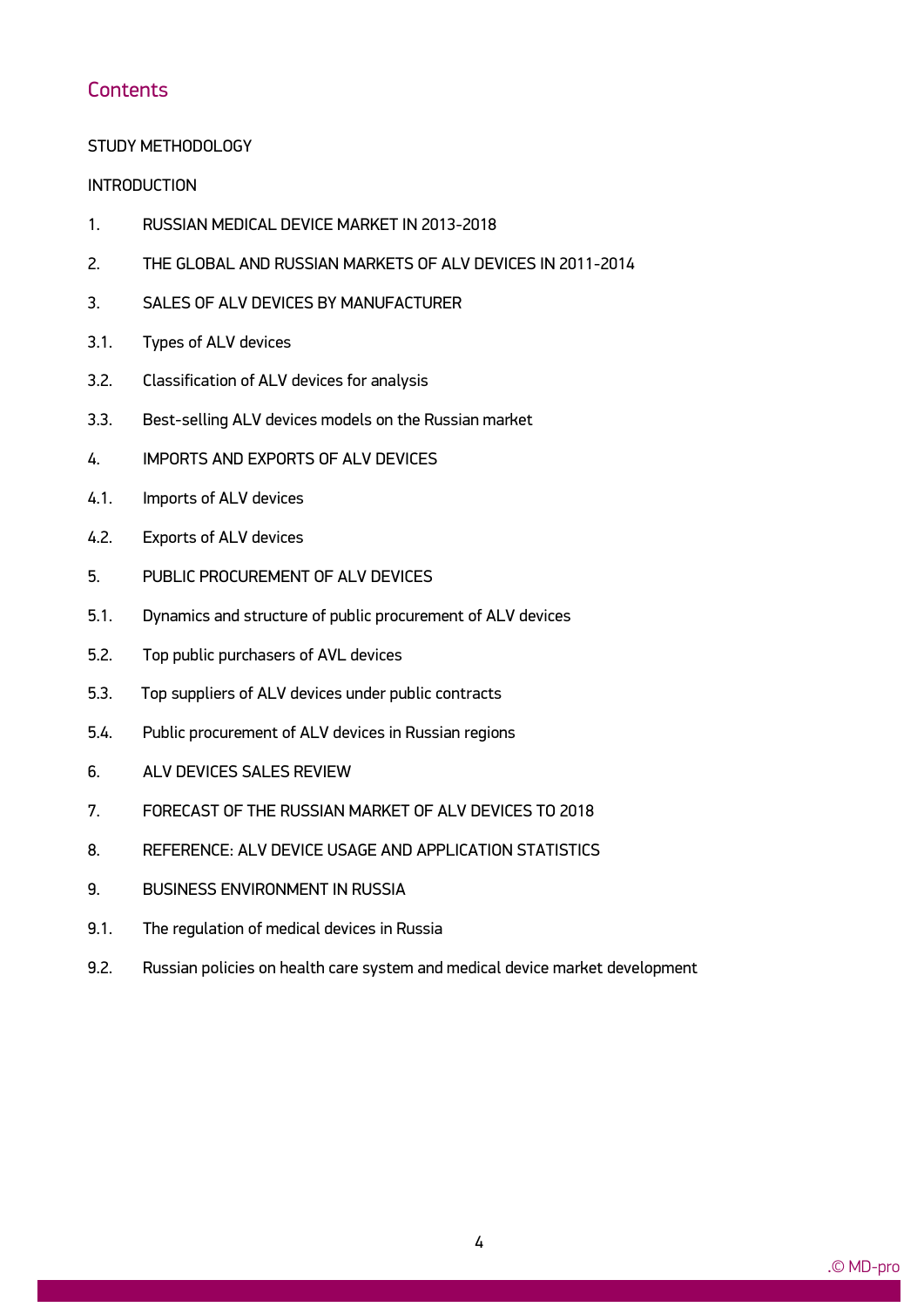### List of Figures

- Figure 1 Russian medical device market dynamics in 2009-2013
- Figure 2 The structure of public procurement by device category in 2013
- Figure 3 Forecast of Russian medical device market dynamics in 2014-2018 (RUB bln.)
- Figure 4 Forecast of Russian medical device market dynamics in 2014-2018 (USD bln.)
- Figure 5 Global vs. Russian market of ALV devices in 2013
- Figure 6 Dynamics of the Russian market of ALV devices
- Figure 7 Comparative growth of the Russian and global market of ALV devices in 2013
- Figure 8 Imported vs. home-produced ALV units on the Russian market, %
- Figure 9 Procurement structure of the Russian market of ALV devices in 2011-2013, %
- Figure 10 Map of the global market of ALV units
- Figure 11 Sales of ALV devices by DraegerMedical in 2013-2014
- Figure 12 Sales of ALV devices by GEHealthcare/Versamed in 2013-2014
- Figure 13 Sales of ALV devices by CareFusion/Viasys in 2013-2014
- Figure 14 Sales of ALV devices by COVIDIEN (PuritanBennet/Newport) in 2013-2014
- Figure 15 Sales of ALV devices by HamiltonMedicalAG in 2013-2014
- Figure 16 Sales of ALV devices by MAQUET/GETINGEAB in 2013-2014
- Figure 17 Sales of ALV devices by CHIRANA in 2013-2014
- Figure 18 Sales of ALV devices by Urals Instrument Engineering Plant in 2013-2014
- Figure 19 Sales of ALV devices by Triton-ElectronicS in 2013-2014
- Figure 20 Sales of ALV devices by TAEMA in 2013-2014
- Figure 21 Sales of ALV devices by HEINEN + LOWENSTEIN GMBHin 2013-2014
- Figure 22 Sales of ALV devices of WEINMANN in 2013-2014
- Figure 23 Sales of ALV devices by SLE in 2013-2014

- Figure 24 Quarterly dynamics of imports of ALV devices in 2013-2014, RUB mln.
- Figure 25 Dynamics of imports of ALV devices, 2009-2014, RUB mln.
- Figure 26 Imports value of ALV devices by country of origin in 2013
- Figure 27– Imports value of ALV devices by country of origin in the first half of 2014
- Figure 28 Imports value of ALV devices by manufacturer in 2013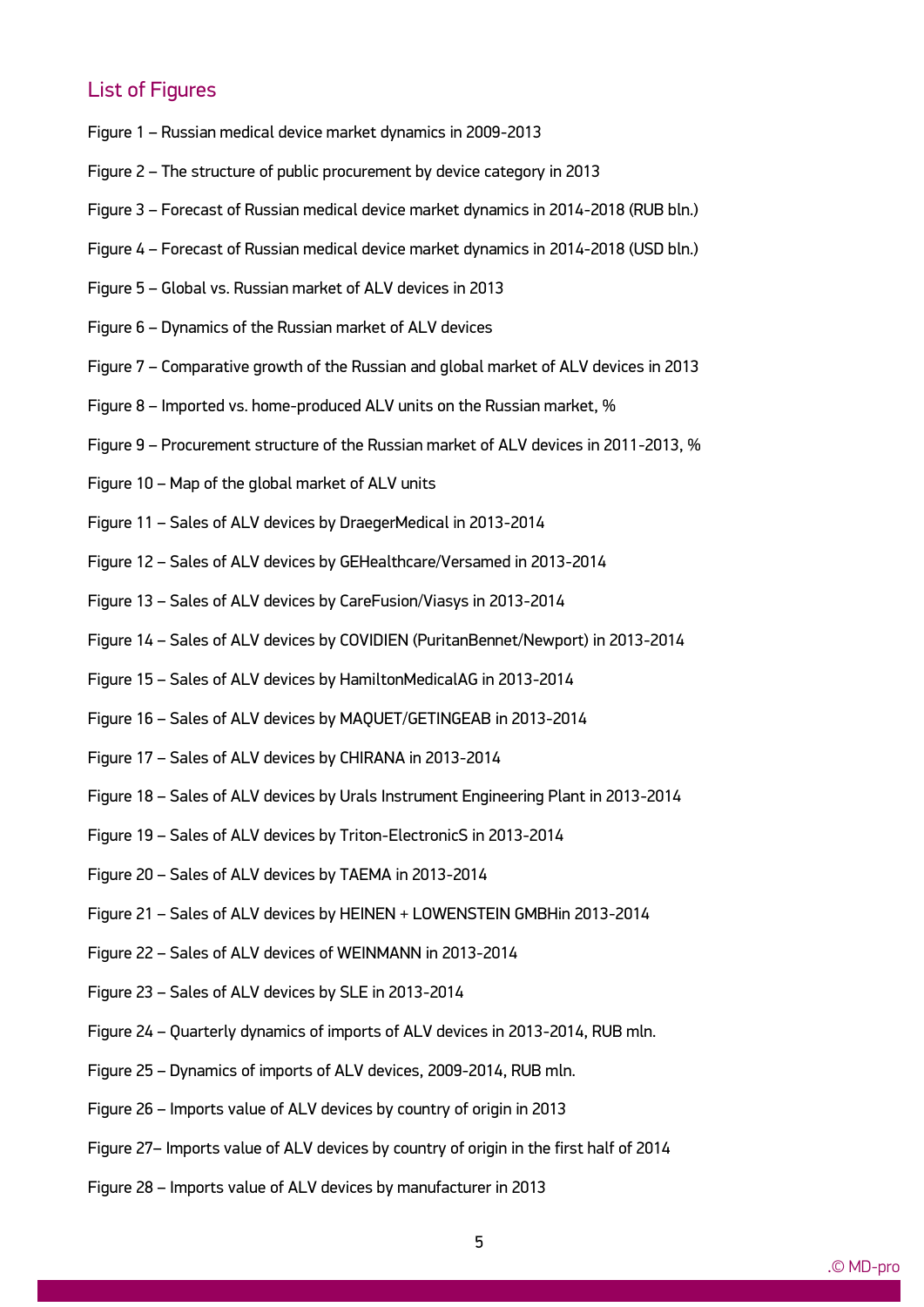- Figure 29 Imports value of ALV devices by manufacturer in the first half of 2014
- Figure 30 Dynamics of exports of ALV devices, RUB mln.
- Figure 31 Dynamics of public procurement of ALV devices, RUB mln.
- Figure 32 Quarterly dynamics of public procurement of ALV devices in 2013-first half of 2014, RUB mln.
- Figure 33 Public spending on ALV devices in 2013 (stationary/portable)
- Figure 34 Public spending on ALV devices in the first half of 2014 (stationary/portable)
- Figure 35 Volume of public procurement of ALV devices in 2013 (stationary/portable)
- Figure 36 Volume of public procurement of ALV devices in the first half of 2014 (stationary/portable)
- Figure 37 Public spending on ALV devices in 2013 (function)
- Figure 38 Public spending on ALV devices in the first half of 2014 (function)
- Figure 39 Public spending on ALV devices in 2013 (grade)
- Figure 40 Public spending on ALV devices in the first half of 2014 (grade)
- Figure 38 Consumption by region (value of purchases), top regions in 2013
- Figure 39 Consumption by region (value of purchases), top regions the first half of 2014
- Figure 40 Consumption by region (volume of purchases), top regions in 2013
- Figure 41 Consumption by region (volume of purchases), top regions in the first half of 2014
- Figure 42 Consumption (value) by Federal District in 2013, leading Districts
- Figure 43 Consumption (volume) by Federal District in 2013, leading Districts
- Figure 44 Consumption (value) by Federal District in the first half of 2014, leading Districts
- Figure 45 Consumption (volume) by Federal District in the first half of 2014, leading Districts
- Figure 46 Prices of stationary ALV units under public procurement contracts (by grade)
- Figure 47 A forecast for the Russian market of ALV devices, RUB mln.

Figure 48 – Incidence by type of illness and group according to Rosstat's "medium" forecast for 2005-2015 (incidence per 100K of population)

Figure 49 – Number of operations performed at Russian public clinics, mln.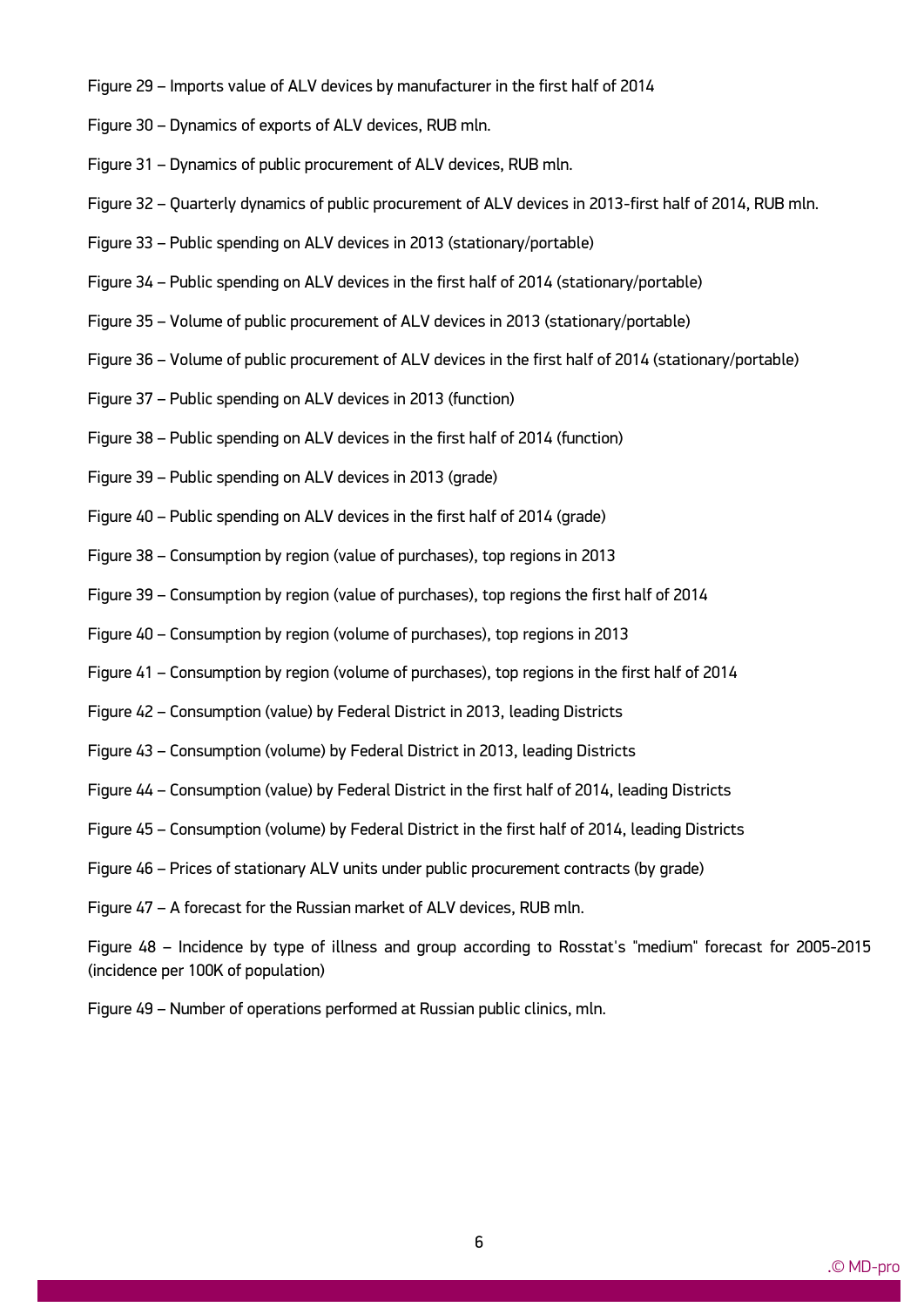# List of Tables

- Table 1 Classifications of ALV devices
- Table 2 The world's leading manufacturers of ALV equipment
- Table 3 Classification of ALV devices for analysis
- Table 4 Top 20 recipients of imported ALV equipment at customs, 2013-first half of 2014
- Table 5 Top recipients of equipment by DRAEGER
- Table 6 Top recipients of equipment by GE HEALTHCARE/VERSAMED/DATEX-OHMEDA
- Table 7 Top recipients of equipment by CareFusion/Viasys
- Table 8 Top recipients of equipment by COVIDIEN
- Table 9 Top recipients of equipment by HAMILTON
- Table 10 Top recipients of equipment by MAQUET
- Table 11 Top recipients of equipment by CHIRANA
- Table 12 Top recipients of equipment by TESMES.A.
- Table 13 Top recipients of equipment by HEINEN+LOWENSTEIN
- Table 14 Top recipients of equipment by WEINMANN
- Table 15 Top recipients of equipment by MS WESTFALIA
- Table 16 Top recipients of equipment by SLE Limited
- Table 17 Top 10 public buyers of ALV devices in 2013 (value of purchases)
- Table 18 Top 10 public buyers of ALV devices in 2013 (volume of purchases)
- Table 19 Top 10 public buyers of ALV devices in the first half of 2014 (value)
- Table 20 Top 10 public buyers of ALV devices in the first half of 2014 (volume)
- Table 21 Top 10 public clients for high-grade ALV devices in 2013
- Table 22 Top 10 public clients for high-grade ALV devices in the first half of 2014
- Table 23 Top 10 suppliers of ALV devices under public contracts in 2013 (value of sales)
- Table 24 Top 10 suppliers of ALV devices under public contracts in 2013 (volume of sales)
- Table 25 Top 10 suppliers of ALV devices under public contracts in the first half of 2014 (value of sales)
- Table 26 Top 10 suppliers of ALV devices under public contracts in the first half of 2014 (volume of sales)
- Table 27 Average prices of ALV units in 2013, public procurement

ww.mdecker.com

Table 28 – Prices of Top 15 most popular models of ALV devices, public procurement